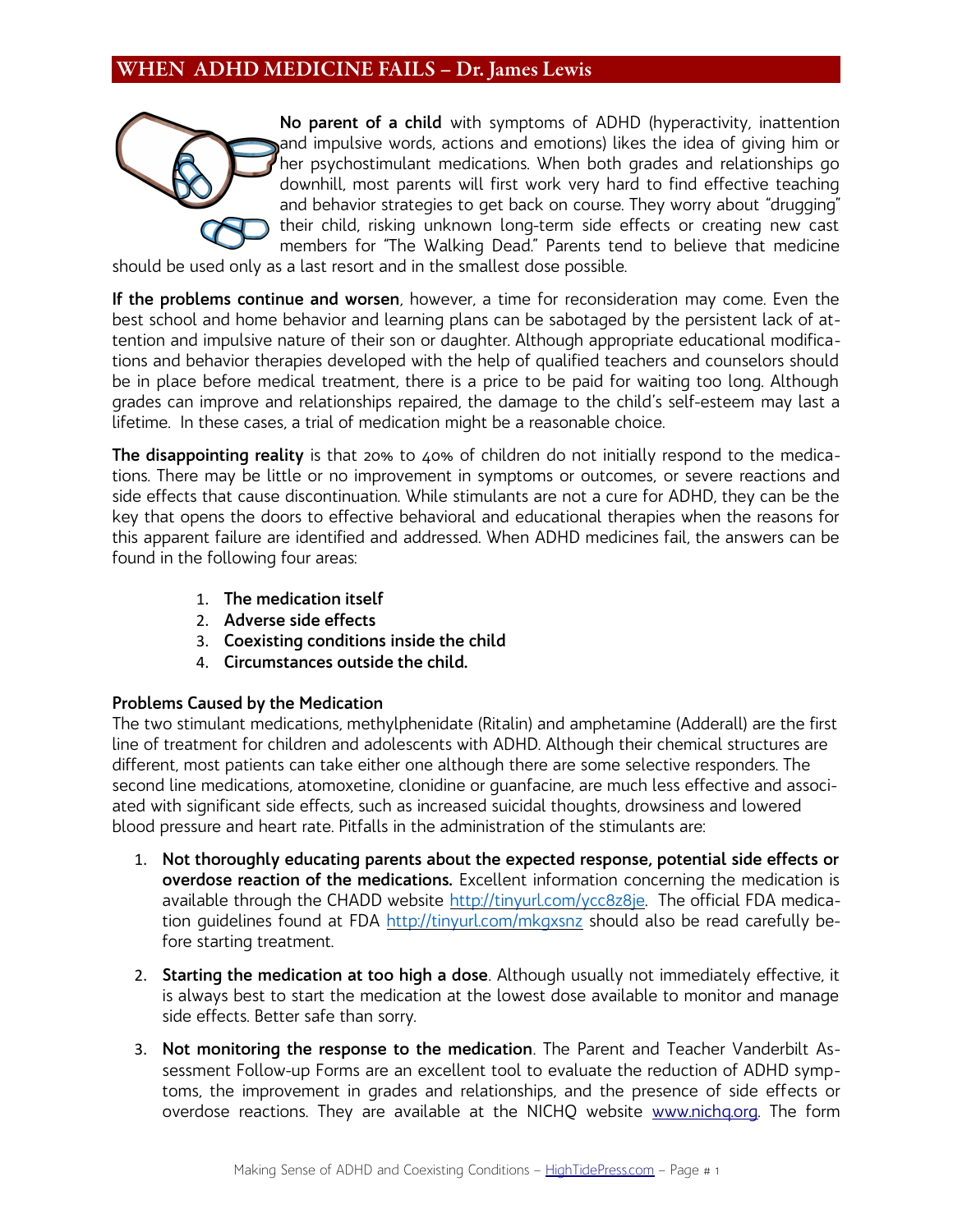should be completed *before* medication is started and then repeated for comparison *after* every dosage adjustment.

- 4. **Not giving the medication on weekends.** Increases in dosage or change in medications should always be done on the weekend so that the parent has the first opportunity to notice positive or negative reactions. Because peak levels of the medication occur at lunch time, the parent will more easily recognize the subtle, dull personality change associated with an overdose that a teacher may miss. Careful monitoring is particularly important when the child alternates time with parents at different houses with different routines after a divorce or separation.
- 5. **Not personally talking to the teacher frequently about the child and the monitoring form.** It works best if the parent obtains a verbal report from the teachers to supplement the information on the Vanderbilt form, emails both forms to the physician and leaves a voice mail message. Medication adjustments or strategies to deal with side effects can then be accomplished quickly by return phone call. This parent-teacher-physician interaction provides the close communication needed to plan and evaluate new teaching techniques and better behavior modifications.
- 6. **Not including the child in the process.** From the beginning, three things should be asked of the student:
	- **Take the medicine regularly for the next six to eight weeks**
	- **Continue to do their best**
	- **Give their input on the parent Vanderbilt form concerning symptoms, function and side effects**

Although it may be difficult for the child to notice any effect at first because of the low dose, they will always be the most reliable source of information since they are actually taking the medication. If asked, even  $1<sup>st</sup>$  graders can report on how the medicine helps, when it wears off, what they don't like about it, and when it is too much.

- 7. **Going too fast.** Once the decision to start the medication if made, the temptation is strong to rapidly increase the dose to see results. In most cases, however, it is usually best to wait at least two weeks before making any changes. Although absorbed quickly into the blood stream, it takes some time for the child to adjust to the feeling of medicine both entering and exiting the brain. It is also a mistake to make changes based on what may only have been a few good or bad days at home or school. The goal of the medicine is to achieve a consistent and reliable behavioral response every day regardless of the circumstances.
- 8. **Going too slow.** Too often both the parent and physician may be hesitant to increase the dose because of concerns of triggering side effects. Once the decision to try any medication is made, however, logic dictates that the correct dose should be given. There is nothing to be gained from giving infant Tylenol drops to a febrile teenager. If bad reactions occur, they will be immediately evident to the parent, child and teacher and quick adjustments can be made. Troublesome side effects that are seen at lower doses often disappear or become acceptable over time.
- 9. **Not considering the timing of the dose.** It is clear that ADHD is not just a school problem —it is a life problem. The duration of the medication effect is important but can vary con-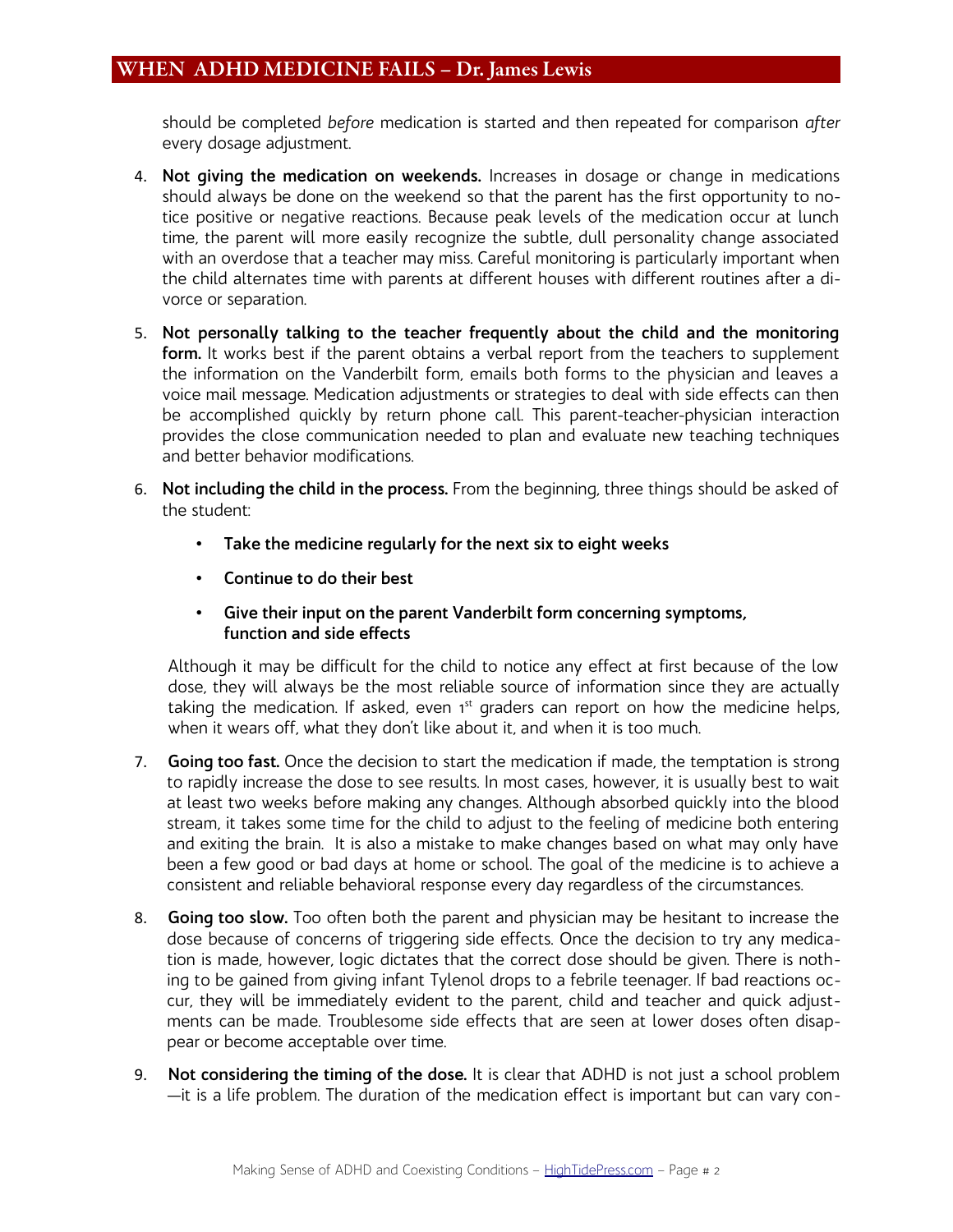siderably from medication to medication and child to child. Teachers can provide a more accurate classroom assessment by comparing how the child does before and after lunch. Increasing the dose will usually provide coverage for the entire school day. Untreated ADHD symptoms in the early morning may lead to difficulties getting up and dressed, eating breakfast, finding books and making it to the bus on time. When the medication wears off in the evening there can be problems with homework, participation in sports or family activities, interactions with siblings, dinner and bedtime. It is often helpful to give the medicine before the child gets out of bed or to add a short-acting dose in the afternoon at home.

- 10. **Not regularly contacting the physician.** When medication is discontinued by parents, it usually occurs in the first two to three months and is due to a lack of response or intolerable side effects. Successful ADHD medical treatment requires reliable information from both parents, all teachers and the child. Frequent discussion with the physician about medication, including cost and taste, school issues and counseling can empower the parent to lead their physician-teacher-counselor team effectively.
- 11. **Not trying another stimulant.** If the first stimulant chosen (methylphenidate or amphetamine) is not effective, a trial of the other class is indicated. Younger children who experienced adverse reactions to immediate release medications in the past may do very well with the same drug when delivered in the long-acting form. Because of slight differences in the formulation of the extended-release stimulants, trying a different brand of the same stimulant may do the trick.
- 12. **Not adding extended-release clonidine or guanfacine to appropriate doses of stimulant.** There is good evidence that adding these alpha-2 agonist medications are safe and can be effective in reducing persistent physical, verbal and emotional impulsive reactions. They are useful in treating all types of tics as well. These medications take longer to work and may cause drowsiness or lowering of blood pressure and pulse.

#### **Problems Caused by Severe Side Effects**

There are a number of key side effects that cause medication failure by discontinuation when present.

1. **Weight loss.** Stimulants will almost always decrease appetite when the level peaks around lunchtime. Even though mothers try to improve unappetizing school cafeteria fare by packing a favorite food with encouraging notes attached to tempting snacks, most children will lose weight during the first months of treatment. It is reassuring to document that during this time growth rates are rarely affected. Both height and weight should be routinely measured at least every three months and a complete medical evaluation should be performed in any child that shows any evidence of delayed growth.

If stimulant medication actually caused permanent weight loss, the current obesity epidemic in children, adolescents and adults could be quickly ended. Over time the child resumes a normal intake of calories by eating a late dinner, adding a bedtime snack and taking breakfast at home. **The medication should not be prescribed if the parent cannot guarantee that the child eats a high calorie, protein rich breakfast every morning at home**. Breakfast at school is unreliable because the medicine may dull the appetite early on, the food is unattractive and the friends distracting. Around six months of treatment, the weight stabilizes at the same percentile of the height and tends to remain at that lev-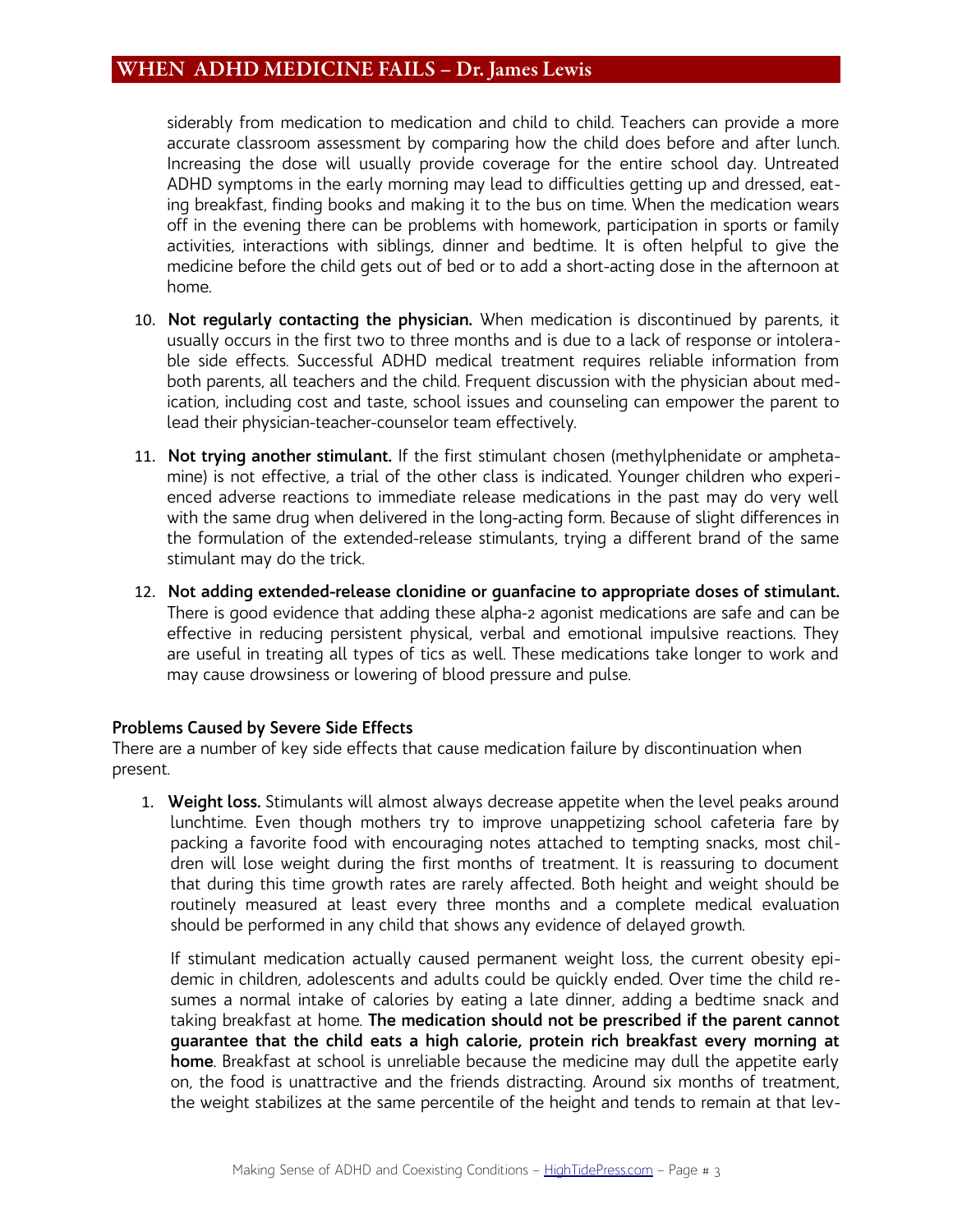el. In all too many cases, the excessive weight gain returns, resulting in obesity and associated health problems.

- 2. **Headaches and stomachaches.** If the child eats a good breakfast at home every day, not only will the weight stabilize, but headaches and stomachaches will rarely occur. If the child skips breakfast both at home and school and does not eat lunch because of the medication effect, his or her blood sugar levels can drop after this extended period without food. This relative reactive hypoglycemia is the most common cause of afternoon headaches, stomachaches or feelings of jitteriness, lightheadedness, rapid pulse or irritability.
- 3. **Insomnia.** Although stimulants can affect sleep, in most cases the medication will be long gone from their system before bedtime. The stimulant morning coffee that helps start the day off does not cause sleeplessness at night. ADHD itself is the most common cause for sleep onset difficulties because when the medication wears off, the symptoms of mental hyperactivity and restless physical and emotional energy return. **Although not caused by the medication, insomnia will result in treatment failure because of the inattention and irritability caused by persistent fatigue and drowsiness during the day.**
- 4. **Irritability.** Like sleep disturbances, irritability is often already present in children with ADHD due to their emotional impulsivity. Occasionally, the stimulant medications may trigger irritable reactions especially during the initial months of treatment. The key to managing the behavior is determining the time it most frequently occurs. There may be difficulties in the morning at home before the medicine kicks in, but more commonly the behavior is seen in the afternoon when the medicine is leaving their system. Parents can almost set their watches by the regularity of the episodes which happen daily around  $\frac{1}{3}$  to  $\frac{1}{3}$  every afternoon. This problem usually improves over time or when larger doses of medicine are given. An afternoon dose of short-acting stimulant may make a difference while families learn to work around the emotional outburst.
- 5. **Tics**. Sudden facial twitches, grimaces or unpredictable but repeated noises, grunts or sniffs are common in children with ADHD**.** Often there is a positive family history. Although previously believed to be triggered by the medications, more recent research has shown that stimulant treatment can decrease the frequency or severity of tics by decreasing stress. Tics will often change, come and go for unknown reasons and usually resolve as the child ages. Guanfacine ER can be helpful in persistent cases.

#### **Problems Caused by Complicating Conditions**

The third reason why medication may fail is the complicating presence of five additional coexisting conditions: anxiety, learning disabilities, oppositional defiant disorder, demoralization and autism spectrum disorder.

1. **Anxiety disorders:** Generalized anxiety, separation anxiety, panic attacks, school phobia and obsessive-compulsive disorder with rituals and tics may occur in up to 50% of children with ADHD. Early symptoms of separation anxiety can later transform into specific fears and phobias associated with things such as storms, bees or burglars. Devastating social anxiety may eventually develop in teenagers. A strong family history of anxiety or depression is frequently present. Unfortunately, the most common but destructive defense mechanisms of denial and avoidance are often firmly in place. Anxiety clouds the decision for a trial of medication and can exaggerate the presence of side effects for both child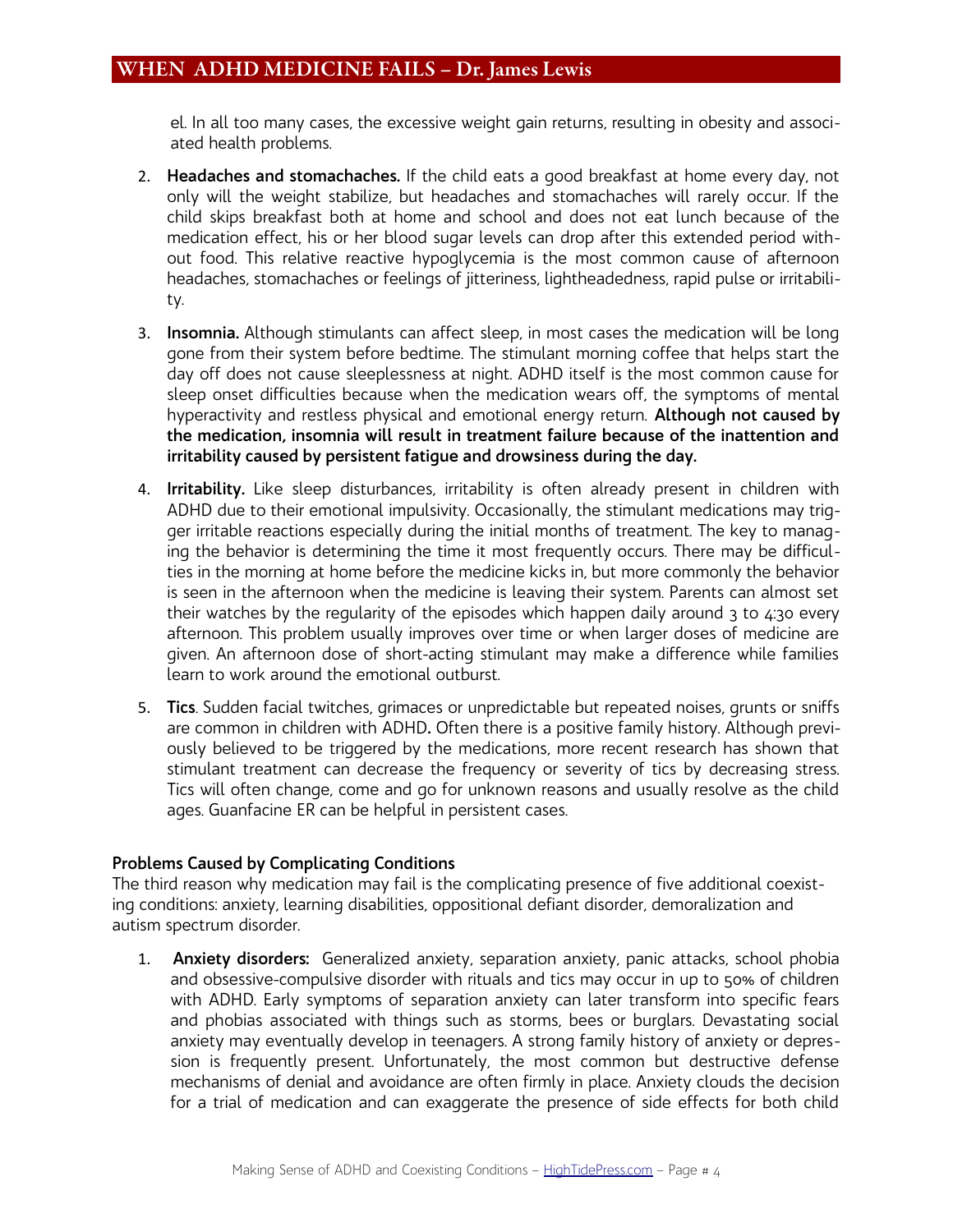and parent. Although a little anxiety can counterbalance the impulsivity of ADHD, too much often limits the reaction of the child to the most basic responses of freeze, flee or fight. Family disintegration, few friends, falling grades, mountains of homework and missed assignments can so intensify the anxiety that stimulant medication may show little or no effect.

- 2. **Oppositional defiant disorder:** A personality that can be best described as "sensitive but stubborn" is also present in up to 50% of children with ADHD. Although this may be an admirable trait in some situations, defiance and refusal at home or school is never a good thing. Behavioral modification based on rules, rewards and consequences works better when the medicine prolongs the response time of the child. Taking the time to think can considerably improve the odds of making a good decision. Children with difficult temperaments may still insist on their path even after considering the options. An effective and consistent school and home behavioral plan with specific goals and appropriate rewards can work wonders that medication by itself cannot achieve.
- 3. **Learning disabilities.** The presence of specific learning difficulties in reading, writing, math and organization can also limit the effect of medication. Stimulant therapy often improves handwriting legibility and decreases careless mistakes and messy work. Similarly, ability in subjects that are progressive like math may jump ahead. Division can magically become possible once the missing multiplication skills are mastered.

Specific disabilities in reading and executive function, however, will almost always require academic and achievement testing, and the implementation of appropriate educational modifications. Frequent re-evaluation and adjustment of the accommodations is critical for successful medication management. Teaching strategies for children with intellectual disabilities and autism spectrum disorder are essential.

- 4. **Demoralization:** Children and adolescents with ADHD may eventually just give up, stop trying and simply refuse to do the work. Hundreds of "stop that, sit down, no talking, get busy and finish your work, keep your hands to yourself, don't argue, figure it out for yourself, no recess, what is the matter with you?" eventually take a toll in even the most resilient student. When these children with ADHD drop out because of discouragement, depression and more, it is impossible for any amount of medication to get them back.
- 5. **Autism spectrum disorder.** Recent research has proven that children with ADHD can also have features of autism without an official diagnosis of autism spectrum disorder. The shared characteristics are problems with social interaction, difficulties in communication and unusual restricted and repetitive interests or activities. Although medication cannot change the thought disorder of ASD, it can work to improve attention span, decrease hyperactivity and slow impulsive behaviors providing at least an opportunity for better relationships and learning. When these spectrums collide, special care must be given in the use of stimulants. Therefore:
	- **Increases should be made no more than monthly rather than weekly**
	- **Long acting preparations should always be used to reduce irritability, anorexia and insomnia**
	- **Side effects should be expected to persist over a longer time**
	- **Expectations of improvement should be lowered.**